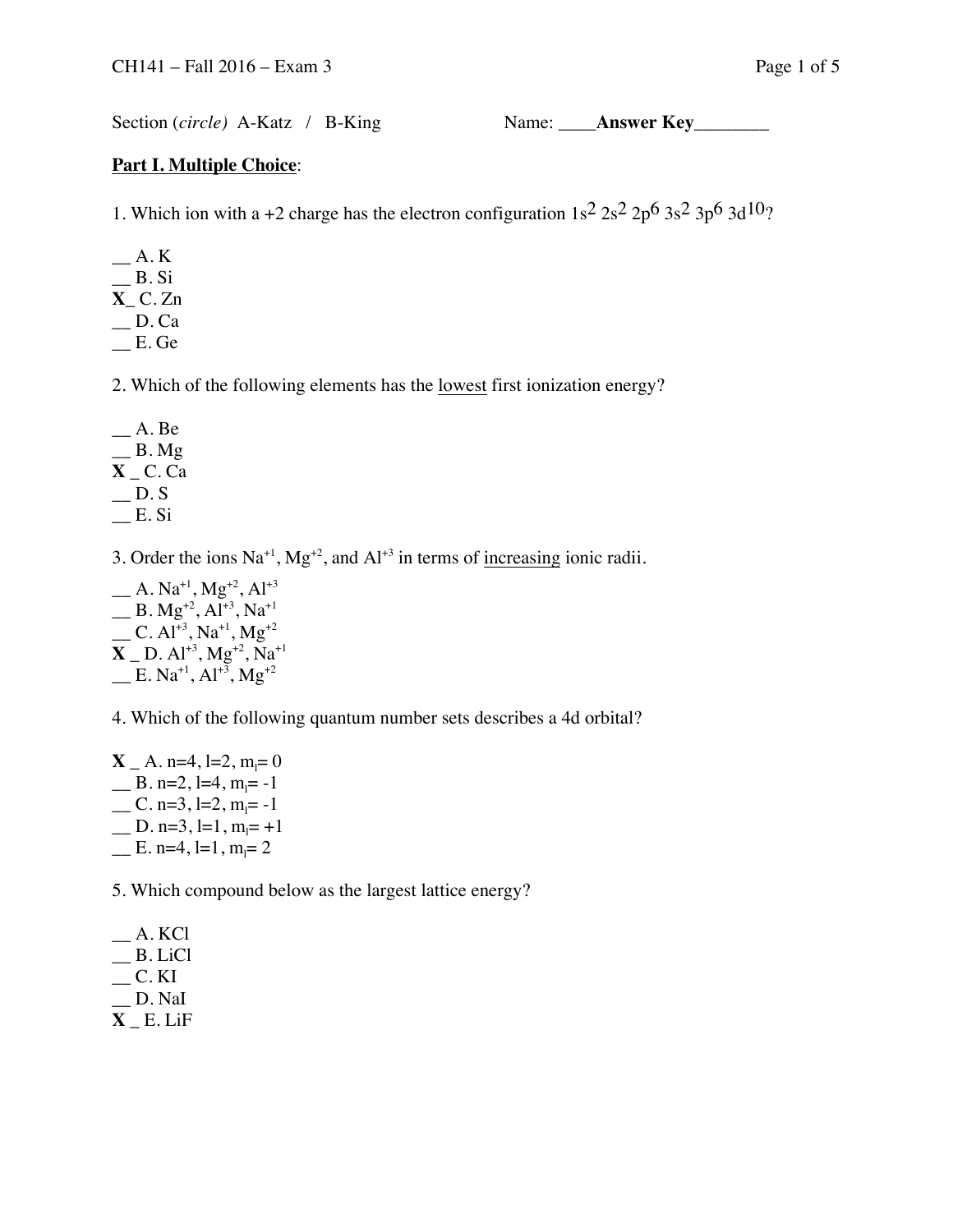6. Which molecule/ion below has the largest dipole?

 $\_\,A. CO$  $B. SiH<sub>4</sub>$  $X_C$ . SO<sub>2</sub>  $\_\_$  D. BF $_4^{-1}$  $\mathbb{E} \cdot F$ 

## **Part II. Short Answers**: *You must show your work for full credit!*

7. In one or two sentences, clearly explain why the 2s and 2p orbitals are the same energy in a hydrogen atom, but different energies in a sodium atom.

*In single electron systems (hydrogen), there is no shielding and the 2s and 2p are the same energy.*

*In multi-electron systems (sodium), there is shielding and the 2s becomes lower energy than the 2p.*

8. Give the electron configuration for the following atoms and ions (condensed notation is OK).

Br \_\_[**Ar] 4s<sup>2</sup> 3d<sup>10</sup> 4p<sup>5</sup>** \_\_\_\_\_\_\_\_\_\_\_\_\_\_\_\_\_\_\_\_\_\_\_\_\_\_\_\_\_\_\_\_\_\_\_\_\_\_\_\_\_

 $Cu^{+2}$   $[Ar] 3d^9$ 

9. What atom is isoelectronic with lithium ion? **He** 

10. a) In the space below, draw a Lewis structure for the nitrate ion  $(NO<sub>3</sub><sup>-1</sup>)$  and assign formal charges to all the atoms.

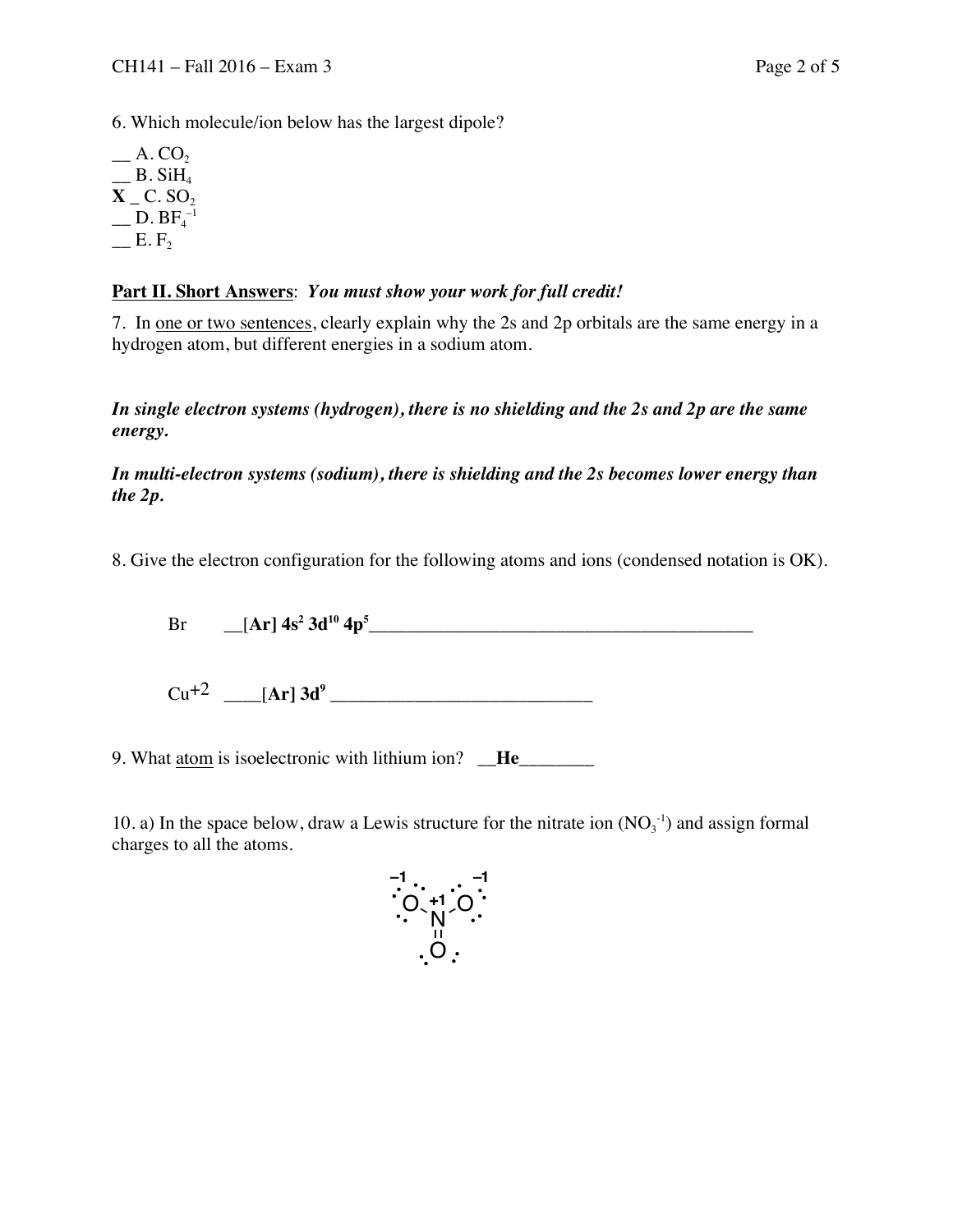- b) What is the O-N-O bond angle in nitrate? **120°**
- c) What is the hybridization of the N atom of nitrate? \_\_\_**sp<sup>2</sup>** \_\_\_\_\_\_\_\_\_\_\_\_\_

d) What is the shape of the nitrate ion? \_\_\_**trigonal planar**\_\_\_\_\_\_\_\_\_\_\_\_\_\_\_\_\_\_\_\_

- e) How many  $\sigma$  bonds in nitrate?  $\frac{3}{2}$
- f) How many  $\pi$  bonds in nitrate?  $\boxed{\phantom{1}1}$
- g) In the space below, draw all additional resonance structures for the nitrate ion.



h) What is the bond order of an N-O bond in nitrate? **1.33** 

i) Is nitrate polar? Why or why not? *Clearly but briefly explain your answer. You may use words and drawings.*

*No, nitrate is nonpolar. The ion has polar bonds but the bond dipoles cancel.*

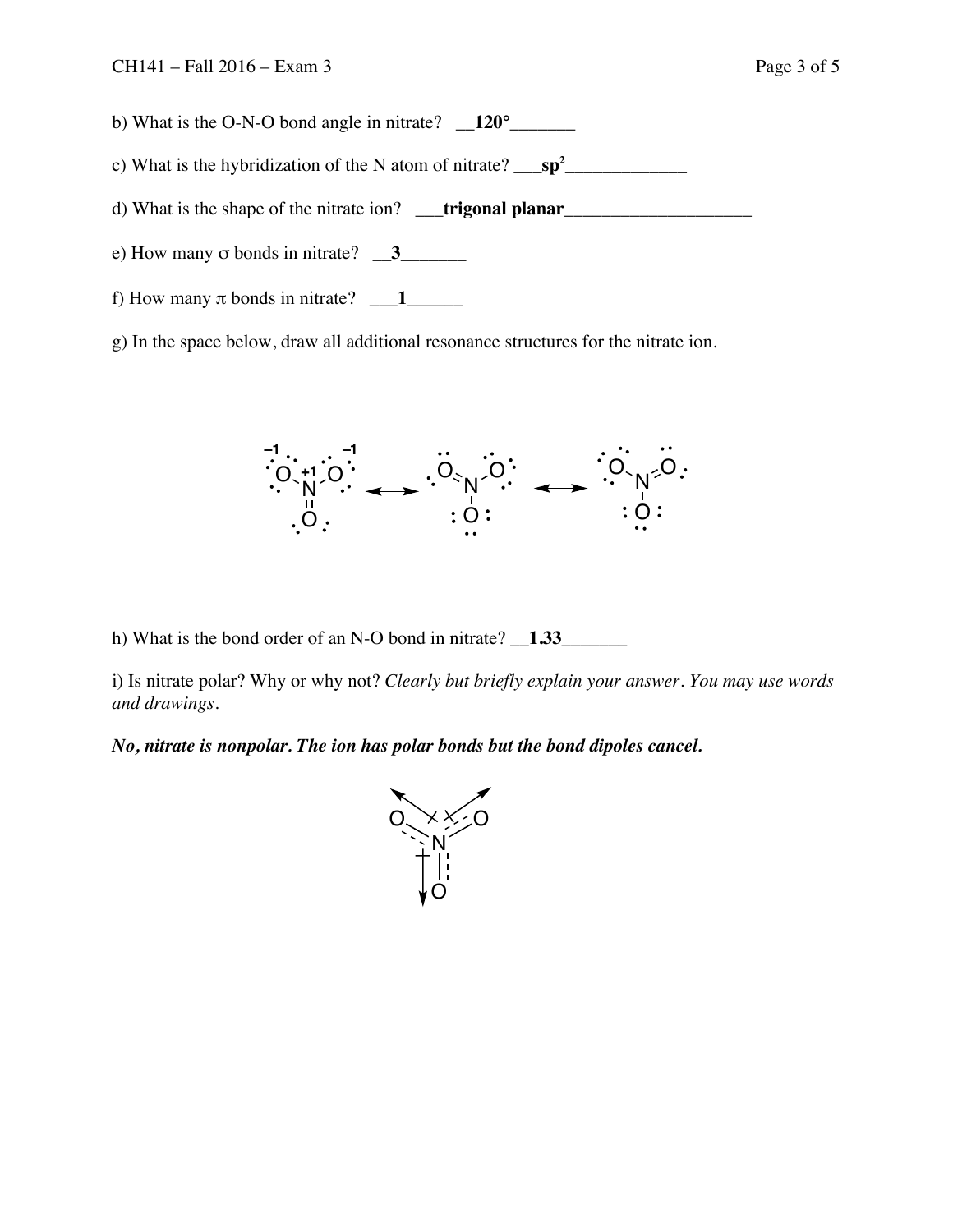11. Complete the following Table:

| <b>Chemical Formula: PH<sub>3</sub></b>            | <b>Chemical Formula:</b> $CIF_3$                                                                                                                                                                                                                                                                                                                                                                                                                                                                                                                                                                                        |
|----------------------------------------------------|-------------------------------------------------------------------------------------------------------------------------------------------------------------------------------------------------------------------------------------------------------------------------------------------------------------------------------------------------------------------------------------------------------------------------------------------------------------------------------------------------------------------------------------------------------------------------------------------------------------------------|
| <b>Lewis Structure:</b>                            | Lewis Structure: (chlorine is the central atom)                                                                                                                                                                                                                                                                                                                                                                                                                                                                                                                                                                         |
| $H-P-H$<br>Н                                       | $\begin{array}{c} \vdots \mathop{\vdots} \limits_{\begin{subarray}{c} \mathop{\sim}\limits_{\mathop{\sim}\limits_{\mathop{\sim}\limits_{\mathop{\sim}\limits_{\mathop{\sim}\limits_{\mathop{\sim}\limits_{\mathop{\sim}\limits_{\mathop{\sim}\limits_{\mathop{\sim}\limits_{\mathop{\sim}\limits_{\mathop{\sim}\limits_{\mathop{\sim}\limits_{\mathop{\sim}\limits_{\mathop{\sim}\limits_{\mathop{\sim}\limits_{\mathop{\sim}\limits_{\mathop{\sim}\limits_{\mathop{\sim}\limits_{\mathop{\sim}\limits_{\mathop{\sim}\limits_{\mathop{\sim}\limits_{\mathop{\sim}\limits_{\mathop{\sim}\limits_{\mathop{\sim}\limits_{$ |
| <b>Molecular Geometry:</b> (words only, you do not | <b>Molecular Geometry:</b> (words only, you do not                                                                                                                                                                                                                                                                                                                                                                                                                                                                                                                                                                      |
| have to draw the molecule in three dimensions)     | have to draw the molecule in three dimensions)                                                                                                                                                                                                                                                                                                                                                                                                                                                                                                                                                                          |
| trigonal pyramidal                                 | T-shaped                                                                                                                                                                                                                                                                                                                                                                                                                                                                                                                                                                                                                |
| <b>Molecular Polarity (yes/no):</b>                | <b>Molecular Polarity (yes/no):</b>                                                                                                                                                                                                                                                                                                                                                                                                                                                                                                                                                                                     |
| <b>Idealized Bond Angle for H-P-H</b>              | <b>Idealized Bond Angle for F-CI-F</b>                                                                                                                                                                                                                                                                                                                                                                                                                                                                                                                                                                                  |
| $109.5^{\circ}$                                    | $90^{\circ}$                                                                                                                                                                                                                                                                                                                                                                                                                                                                                                                                                                                                            |

12. a) Draw a molecular orbital (MO) diagram for  $H_2^{-1}$  and include the number of electrons and their spins in each MO (In other words, identify the MOs in the first quantum shell and the electrons in each of these MOs). *You do not have to draw pictures of the MOs.* 



b) Circle each of the following compounds that is stable (has a bond order greater than zero). *Hint: use an MO analysis like you did in part (a).*

$$
\underline{H}_{2}^{\perp 1} \qquad \qquad \underline{H}_{2}^{\perp 1} \qquad \qquad \text{He}_{2} \qquad \qquad \underline{He}_{2}^{\perp 1}
$$